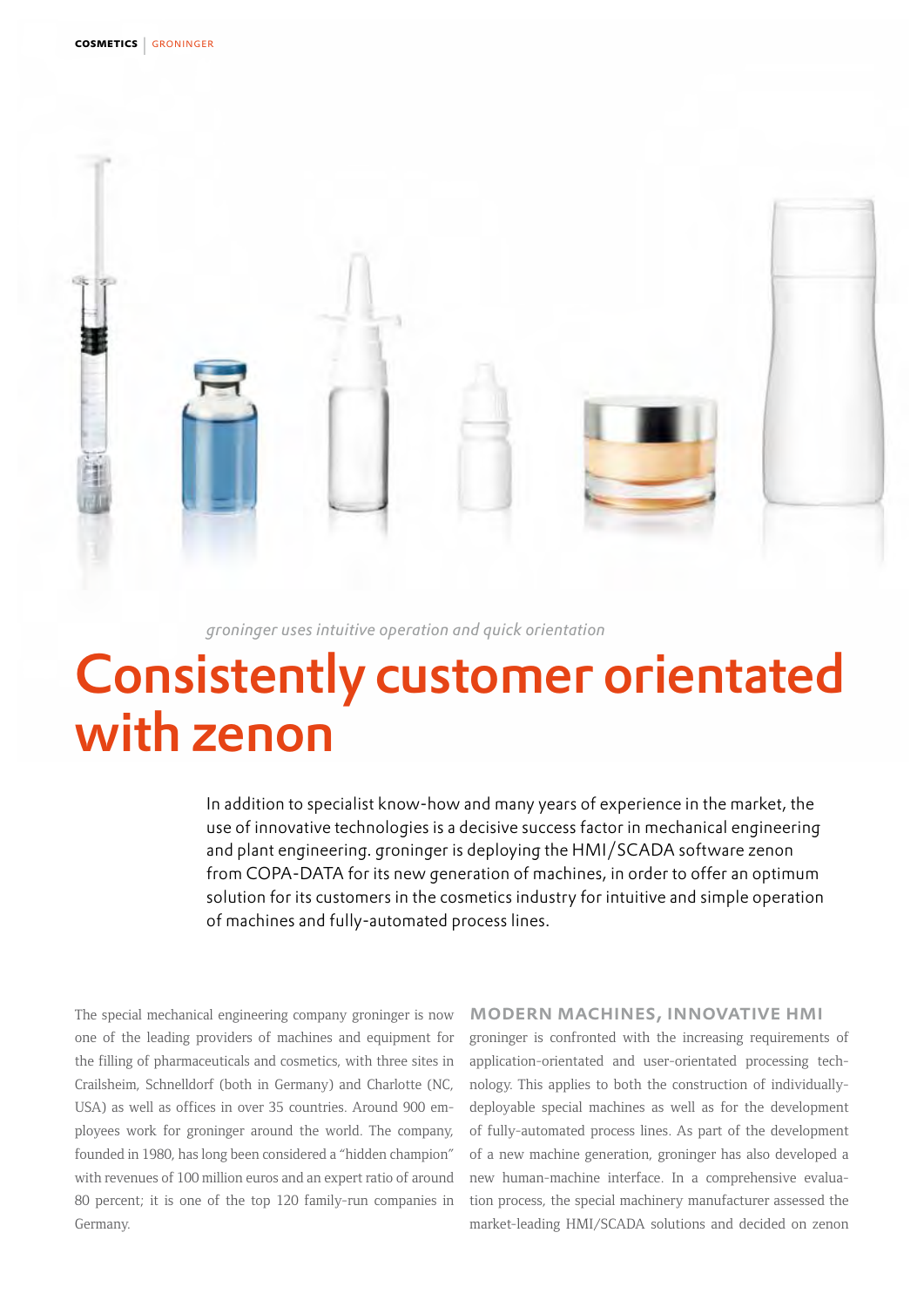

from COPA-DATA due to the range of powerful features and the attractive price-performance ratio. "As a manufacturer with a market-leading position, our customers expect innovative machines and equipment that make production, filling and packaging more efficient and enable optimum operating conditions. In doing so, it is particularly important that the machines and equipment can be operated easily and efficiently – with an intuitive, easy-to-understand user interface," explains Werner Köhler, Electronic Engineering Team Manager at groninger GmbH & Co. The objective was also to achieve a high degree of standardization with the new HMI. Customers now have the choice of selecting the range of functions they have according to their requirements and, if they wish, adding further functions at a later point in time.

## clear machine operation and CONTROL

With the introduction of the HMI/SCADA solution zenon, groninger has revised the complete operating structure and menu design. "With zenon, we have redesigned the user interface, because our machines offer an ever-increasing range of functions," explains Werner Köhler from groninger, "In order to guarantee the required simplicity in operation, we have, for example, reduced text descriptions to a minimum thanks to concise and simple symbols." All machines and equipment that groninger supplies to the cosmetics industry now display processes in an HMI based on zenon – from filling through to the sealing of containers to labeling. This includes varied end products such as perfume, cosmetics, skincare and hair care. In the overview screen, the machine operators can see the individual stations in the process such as the fill station, the application station, the sealing station or the labeling station. In each process stage, groninger customers can check to see if the product corresponds to the defined quality requirements and values. If, for example, a previously-stipulated number does not correspond to the quality standard, the machine must be stopped. In the filling stage, the operator can, for example, call up the fill amount and change it, as well as view or adjust the movement processes (of the servo control). In the application station, the employees can, among other things, control the feed-in tracks, the cap routing (cap, spray pump, plug) and jams.

#### safety and efficiency is ensured

The machines and equipment from groninger now make comprehensive alarm management available to users in the cosmetics industry. This makes users aware of critical process events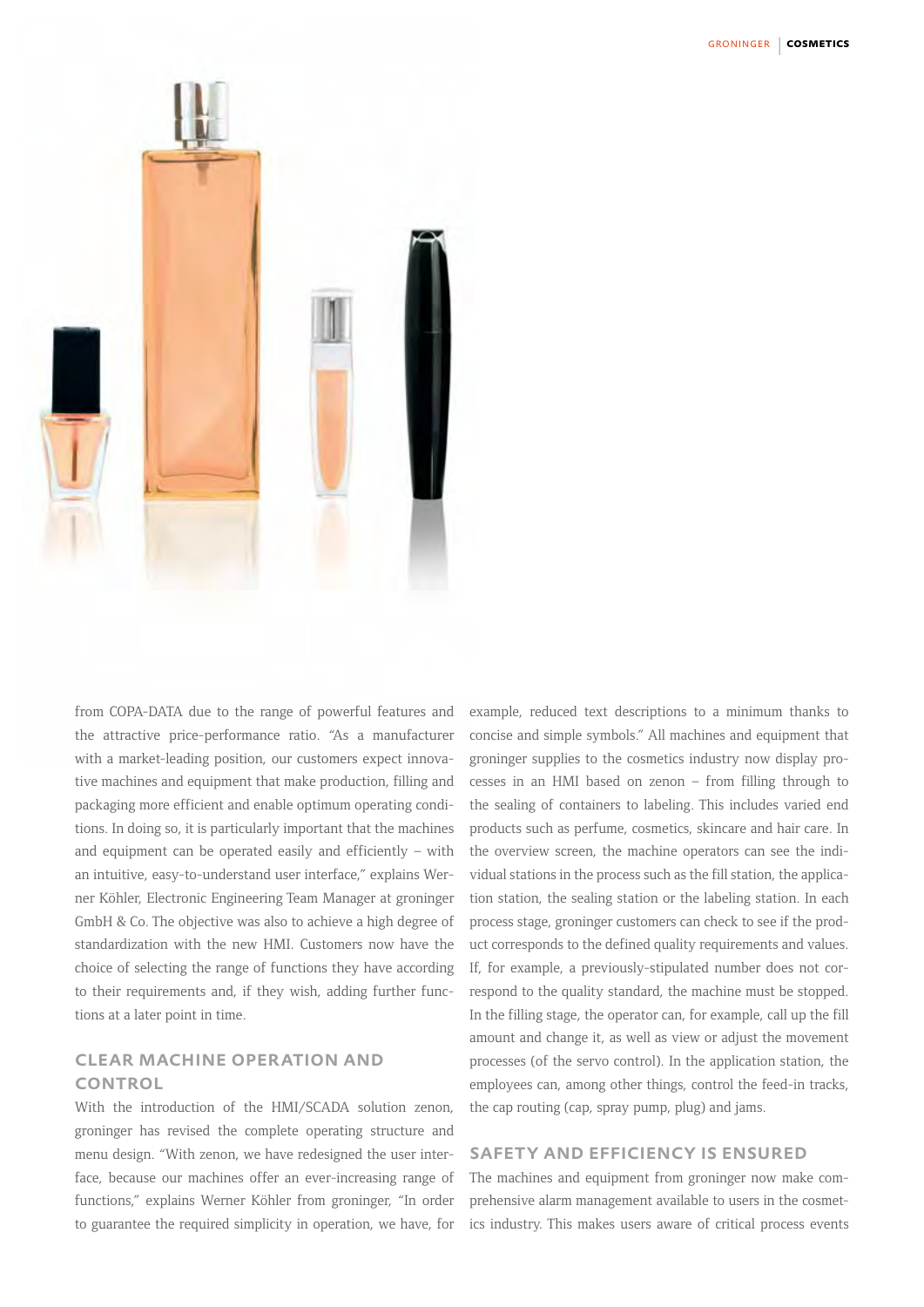

*zenon is a powerful tool and offers a comprehensive range of functions. The software is characterized most of all by the zenon programming interface, which allows us to incorporate VBA programs. In addition, we like the intelligent wizards in zenon very much; these complete project configuration tasks reliably and in an automated manner.*

werner köhler, electronic engineering team manager at groninger gmbh & co. kg